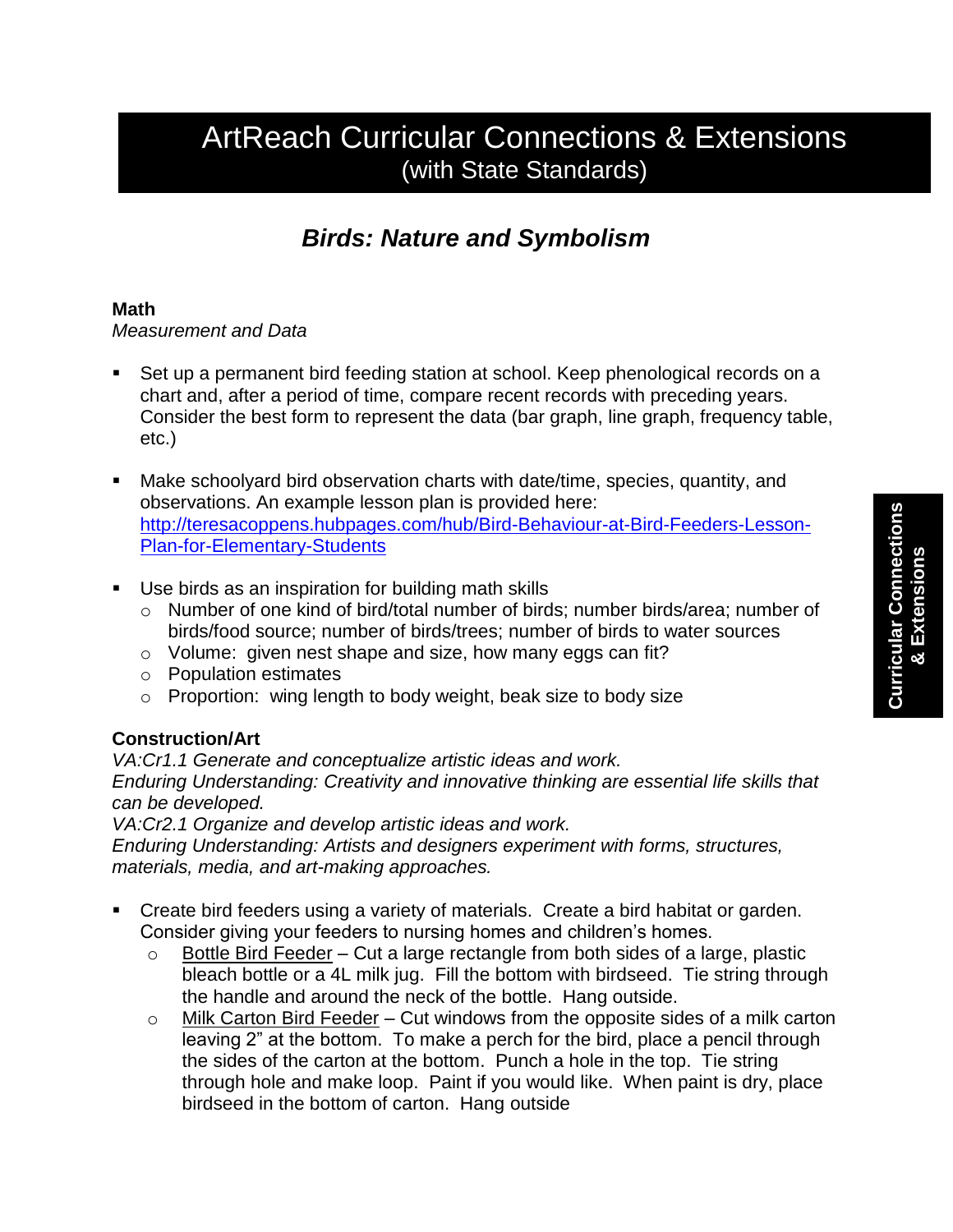- $\circ$  Pine Cone Bird Feeder Tie a piece of string to a pine cone and form a loop with the remaining string. Roll tips of pine one in peanut butter or honey. When covered, roll the pine one in some birdseed. Cover it with plastic wrap if children are going to take the bird feeder home. Hang outside.
- $\circ$  Doughnut Bird Feeder Punch a tiny hole in the center of two plastic lids. Place a doughnut in between the lids. Tie a knot in one end of a piece of string. Thread other end through lids and doughnut. Tie the loose end of the string to a tree.
- o Potato Chip Can Bird Feeder Cut two triangular-shaped holes in the opposite sides of a potato chip can. Make bottom sides of the triangles parallel to the bottom and 1" from the bottom of can. Punch two holes in the top of the can on the opposite sides. Lace string through the holes. Tie string in a loop. Place birdseed in bottom of can. Hang outside.
- **Provide students with crayons, markers and paper cut into squares. Show students** how to make an origami bird – duck or crane, etc. Have students take turns writing the steps on the board for the class to follow again later. Ask students to make as many as they wish during the class period, leaving enough time to decorate with the crayons or markers.

#### **Environment**

*ESS: Earth and Human Activity*

- **Provide year-round water sources for birds. Make sure your containers are** scrubbed and refilled each day to reduce chances of bacterial growth.
- **Place nesting material outdoors such as short pieces of yarn (6 inches or less), hair** or grass clippings.
- Construct life-sized silhouettes of birds of prey and affix them to windows. Birds often fly into windows because the reflection of trees and clouds makes windows appear to be openings in the walls. This is an excellent way for students to learn about the actual sizes of these formidable birds.
- Discuss the effect of pollution on birds. Obtain one large bowl, one measuring cup, water, cooking oil, different dishwashing detergents, paper towels or a piece of cloth, sponges, string. Have students divide into groups of three (or as class size logically permits). Each group will do the following: Fill half of the bowl with water. Measure ¼ cup of oil and pour into the bowl of water. Gently shake the bowl to create 'waves.' Did the oil and the water mix? The first group should try to clean up the oil using paper towel or cloth. The second group should use string to make a border around the oil and try to drag the oil to one side of the bowl. The third group should use the sponge to try to soak up the oil. The fourth group should try to clean up the oil with each kind of detergent. Have students discuss some things they can do to reduce pollution. As an extension, introduce some feathers into the oil and discuss oiled birds and how they can be cleaned.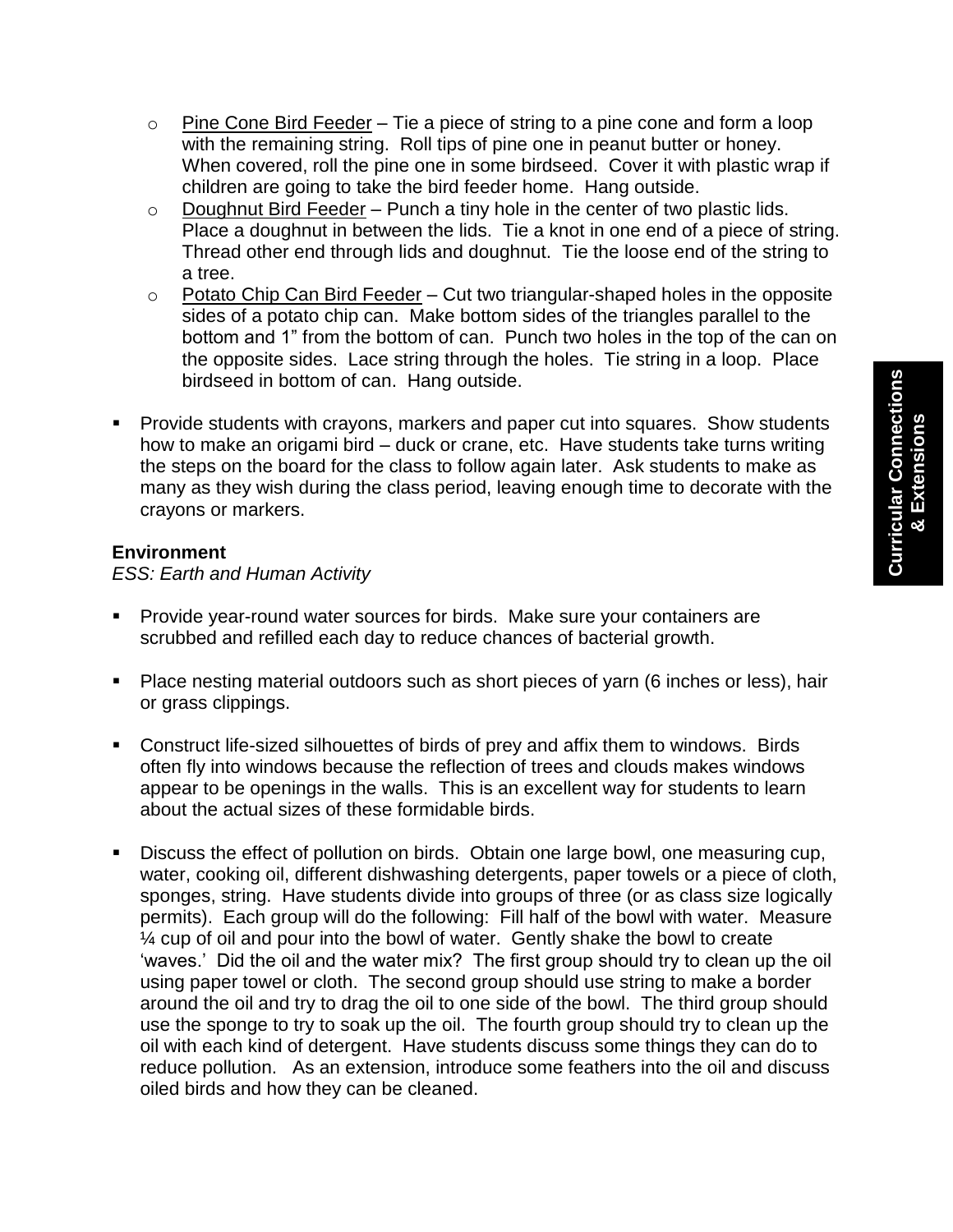### **Language Arts**

*CCRA.R.4: Interpret words and phrases as they are used in a text, including determining technical, connotative, and figurative meanings, and analyze how specific word choices shape meaning or tone.*

*CCRA.R.1: Read closely to determine what the text says explicitly and to make logical inferences from it; cite specific textual evidence when writing or speaking to support conclusions drawn from the text.*

*CCRA.W.2 Write informative/explanatory texts to examine and convey complex ideas and information clearly and accurately through the effective selection, organization, and analysis of content.*

*CCRA.W.3: Write narratives to develop real or imagined experiences or events using effective technique, well-chosen details, and well-structured event sequences.*

- Learn new vocabulary words related to birds: thermoregulation, incubation, dehydrating, shaft, contour feather, vane, molting, preening, barbs, barbules, cavity, warm-blooded, camouflaged, metabolic rate, down feather, calcium carbonate. Create a space where students can post terms and phrases and draw attention to new words. Possible topics include: identification and nomenclature, territory, courtship, nest-building, breeding, plumage (molts), seasonal movement, bird and human interactions (urban, pollinators, agriculture).
- Write letters to ornithologists, gardeners, companies, etc., to find out more information. Present new information in the form of a radio show, journal article, newspaper, letter to the editor or a web site. Researching about a bird can lead to writing a children's story, poem, or creating a puppet show based on factual research.
- What are students seeing in the media about birds? Look in newspapers, television, the radio, and internet. Create a bulletin board where students can post their findings.
- Write a story or develop a journal where the author is a migrating bird. Include illustrations. Some suggested point to include could be:
	- o The urge to fly
	- o Numbers of birds preparing for migration; mostly young, inexperienced flyers that may not complete the migration
	- o Eating like crazy to increase fat reserves
	- $\circ$  Waiting for proper weather (low pressure rain and cold) to head south
	- o Losses of flock before heading south due to predation, starvation, poisons, etc.
	- $\circ$  Cruising at heights around 4,000 feet and appearing on airport radar screens
	- $\circ$  Flying at speeds up to 30 mph and distances of 270 miles per day
	- o Reviewing a map and selecting resting locations that include food and cover
	- o Hazards encountered during flight such as power lines and ice storms